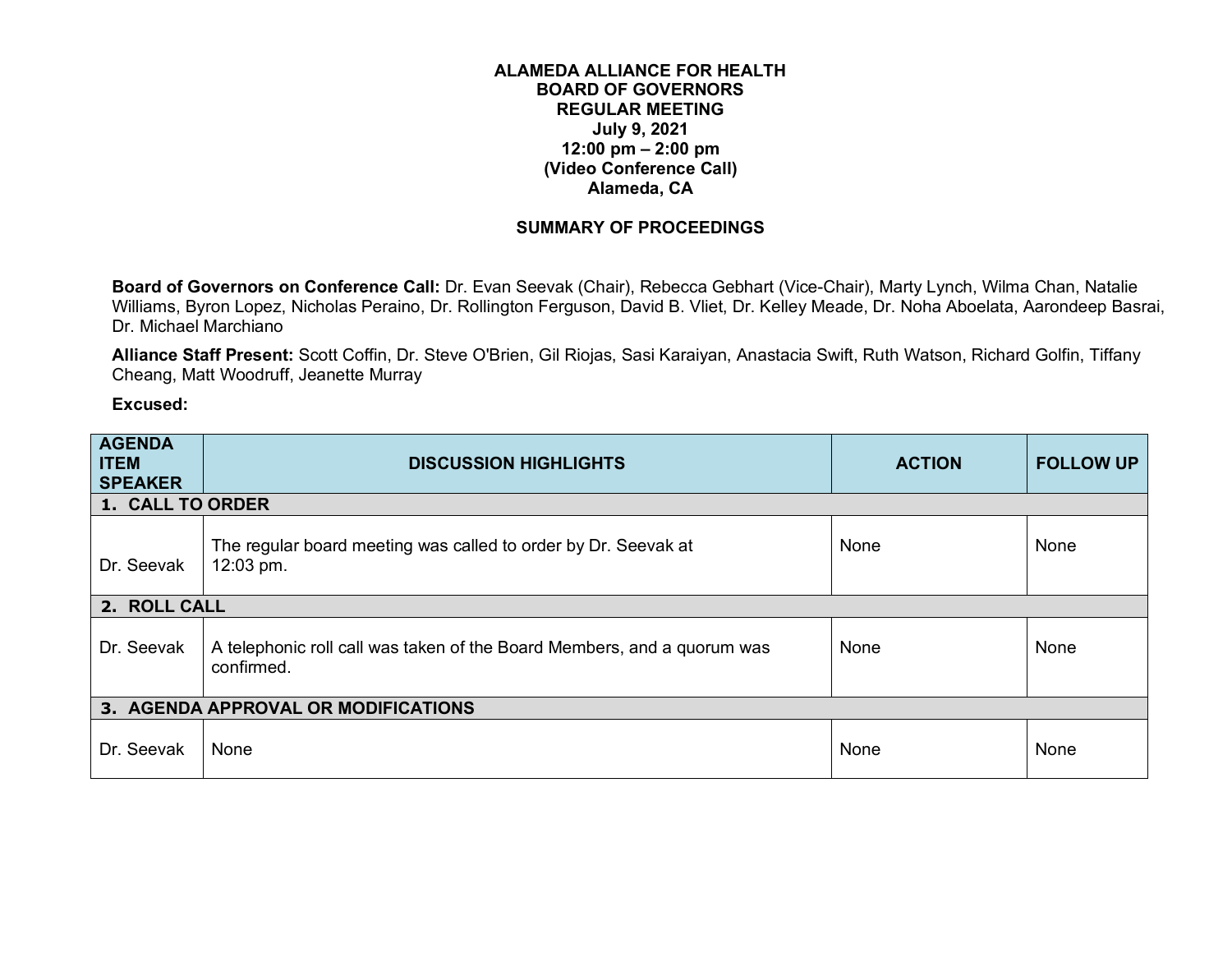| <b>AGENDA ITEM</b><br><b>SPEAKER</b> | <b>DISCUSSION HIGHLIGHTS</b>                                                                                                                                                      | <b>ACTION</b>                                         | <b>FOLLOW UP</b> |  |  |  |  |
|--------------------------------------|-----------------------------------------------------------------------------------------------------------------------------------------------------------------------------------|-------------------------------------------------------|------------------|--|--|--|--|
|                                      | <b>4. INTRODUCTIONS</b>                                                                                                                                                           |                                                       |                  |  |  |  |  |
|                                      |                                                                                                                                                                                   |                                                       |                  |  |  |  |  |
| Dr. Seevak                           | James Jackson, the CEO of Alameda Health System, introduced himself as a new<br>Alliance Board Member. After taking his Oath of Office, he will officially be a voting<br>member. | None                                                  | None             |  |  |  |  |
|                                      | 5. CONSENT CALENDAR                                                                                                                                                               |                                                       |                  |  |  |  |  |
| Dr. Seevak                           | Dr. Seevak presented the Consent Calendar.                                                                                                                                        | Motion to Approve<br>July 9, 2021, Board of           | None             |  |  |  |  |
|                                      | a) June 11, 2021, Board of Governors Meeting Minutes                                                                                                                              | <b>Governors Consent</b>                              |                  |  |  |  |  |
|                                      | b) July 6, 2021, Finance Committee Meeting Minutes                                                                                                                                | Calendar.                                             |                  |  |  |  |  |
|                                      | c) 2020 Quality Improvement - Program Evaluation                                                                                                                                  | Motion: M. Lynch<br>Second: Dr. Ferguson              |                  |  |  |  |  |
|                                      | d) 2021 Quality Improvement - Program Description                                                                                                                                 |                                                       |                  |  |  |  |  |
|                                      | e) 2021 Cultural and Linguistic - Program Description                                                                                                                             | Vote: Yes                                             |                  |  |  |  |  |
|                                      | Motion to Approve July 9, 2021, Board of Governors Consent Calendar.                                                                                                              | No opposed or<br>abstained.                           |                  |  |  |  |  |
|                                      | A roll call vote was taken, and the motion passed.                                                                                                                                |                                                       |                  |  |  |  |  |
|                                      | 6. a. BOARD MEMBER REPORT - COMPLIANCE ADVISORY COMMITTEE                                                                                                                         |                                                       |                  |  |  |  |  |
| R. Gebhart                           | The Compliance Advisory Committee was held telephonically on July 9, 2021, at<br>10:30 am.                                                                                        | Informational update to<br>the Board of<br>Governors. | None             |  |  |  |  |
|                                      | Rebecca Gebhart announced that today's Compliance Advisory Committee<br>Meeting was the first Official Committee meeting. The prior meetings were Ad-<br>hoc Group meetings.      | Vote not required.                                    |                  |  |  |  |  |
|                                      | Committee Board Members that attended today's meeting were Dr. K. Meade, B.<br>Lopez, Dr. N. Aboelata. Board Member J. Jackson also attended today's meeting.                     |                                                       |                  |  |  |  |  |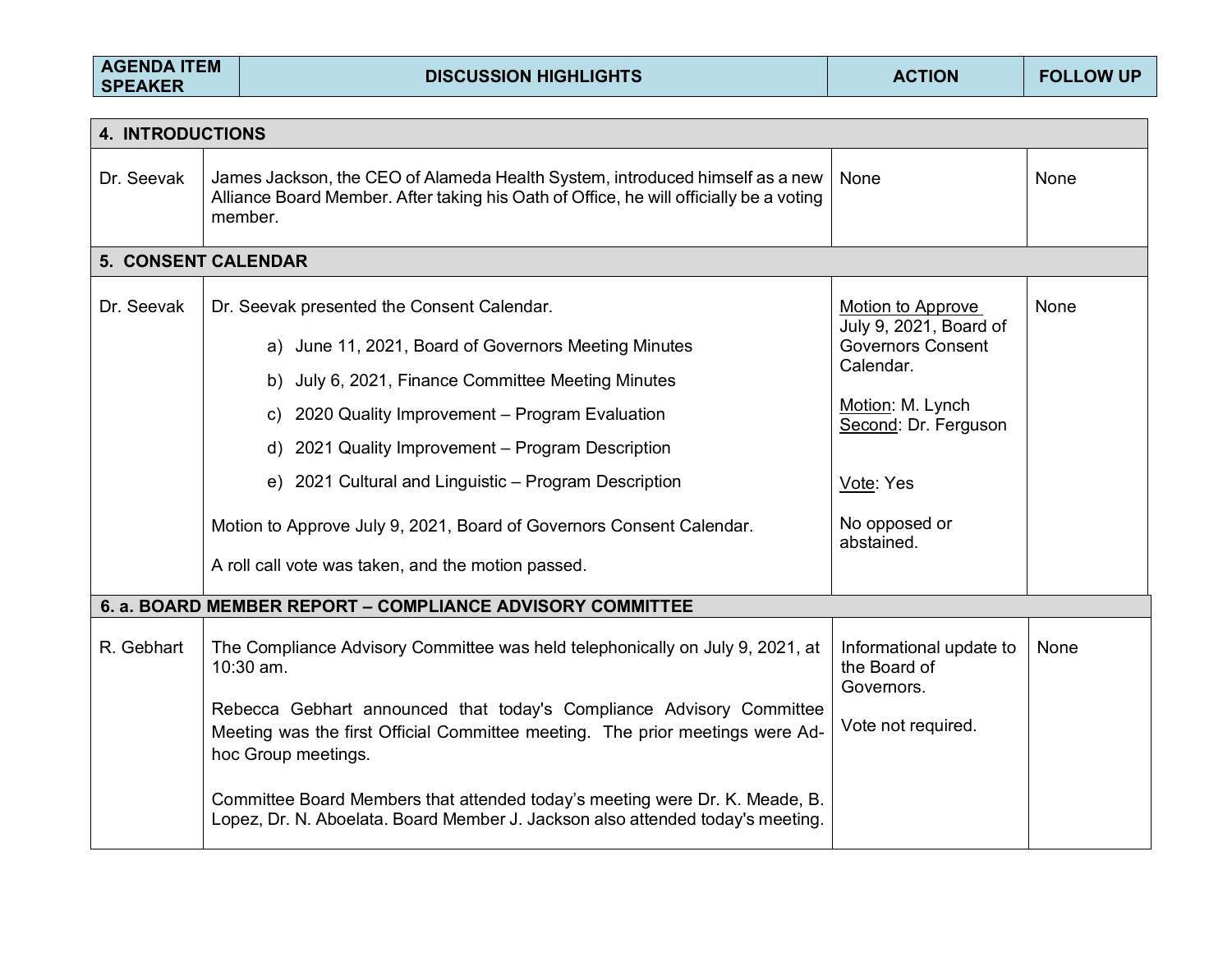| <b>AGENDA ITEM</b><br><b>SPEAKER</b> | <b>DISCUSSION HIGHLIGHTS</b>                                                                                                                                                                                                                                                                                                                                                                                                                                                                                                                                                                                                                                                                                                                                                                                                                                                                                                                                                                                                                                                                                                                                                                                                                                                                                                                                                                                                                                                                                                                                                                                                                                                                                                                                            | <b>ACTION</b> | <b>FOLLOW UP</b> |
|--------------------------------------|-------------------------------------------------------------------------------------------------------------------------------------------------------------------------------------------------------------------------------------------------------------------------------------------------------------------------------------------------------------------------------------------------------------------------------------------------------------------------------------------------------------------------------------------------------------------------------------------------------------------------------------------------------------------------------------------------------------------------------------------------------------------------------------------------------------------------------------------------------------------------------------------------------------------------------------------------------------------------------------------------------------------------------------------------------------------------------------------------------------------------------------------------------------------------------------------------------------------------------------------------------------------------------------------------------------------------------------------------------------------------------------------------------------------------------------------------------------------------------------------------------------------------------------------------------------------------------------------------------------------------------------------------------------------------------------------------------------------------------------------------------------------------|---------------|------------------|
|                                      | <b>Revised Dashboard:</b><br>The revised dashboard is a summary of all the findings. The Alliance staff<br>created this dashboard. This revised dashboard contains more details<br>such as year, findings by the Alliance or regulatory agency, completion<br>status, total findings per year, etc.<br>The CAP findings are decreasing per year due to overall staff work. In 2018<br>there were 50 CAP findings, in 2019: 33 CAP findings, in 2020:15 CAP<br>findings, and in 2021 there were 6 CAP findings<br>DMHC and DHCS Joint Audit:<br>• Preparing for the audits and following-up was a large amount of work for<br>the staff, and a report is expected in 11 days<br>After receiving the report, the Alliance will have 15 days to dispute the<br>$\bullet$<br>findings, and then the regulatory agency will isssure a final report to the<br>Alliance<br>More details to come at the September Board meeting<br><b>Delegation Oversight Committee:</b><br>The Delegation Oversight Committee's first meeting was last September<br>$\bullet$<br>The Committee has met three (3) times<br>The Alliance is the regulatory agency over our delegates<br>$\bullet$<br>The purpose of the Committee is to ensure our delegates are compliant<br>$\bullet$<br>There are nine (9) delegates; Community Health Center Network (CHCN),<br>$\bullet$<br>Beacon Health Strategies LLC, Kaiser, March Vision Care Group, Inc.,<br>UCSF, Children's First Medical Group (CFMG), PerformRx, Physical<br>Therapy PN, Lucille Packard<br>The Committee is creating a tracking dashboard of the delegates<br>$\bullet$<br>Two delegate audits for 2021, Pharmacy Benefit Manager (PBM) and<br>Kaiser<br>Informational update to the Board of Governors.<br>Vote not required. |               |                  |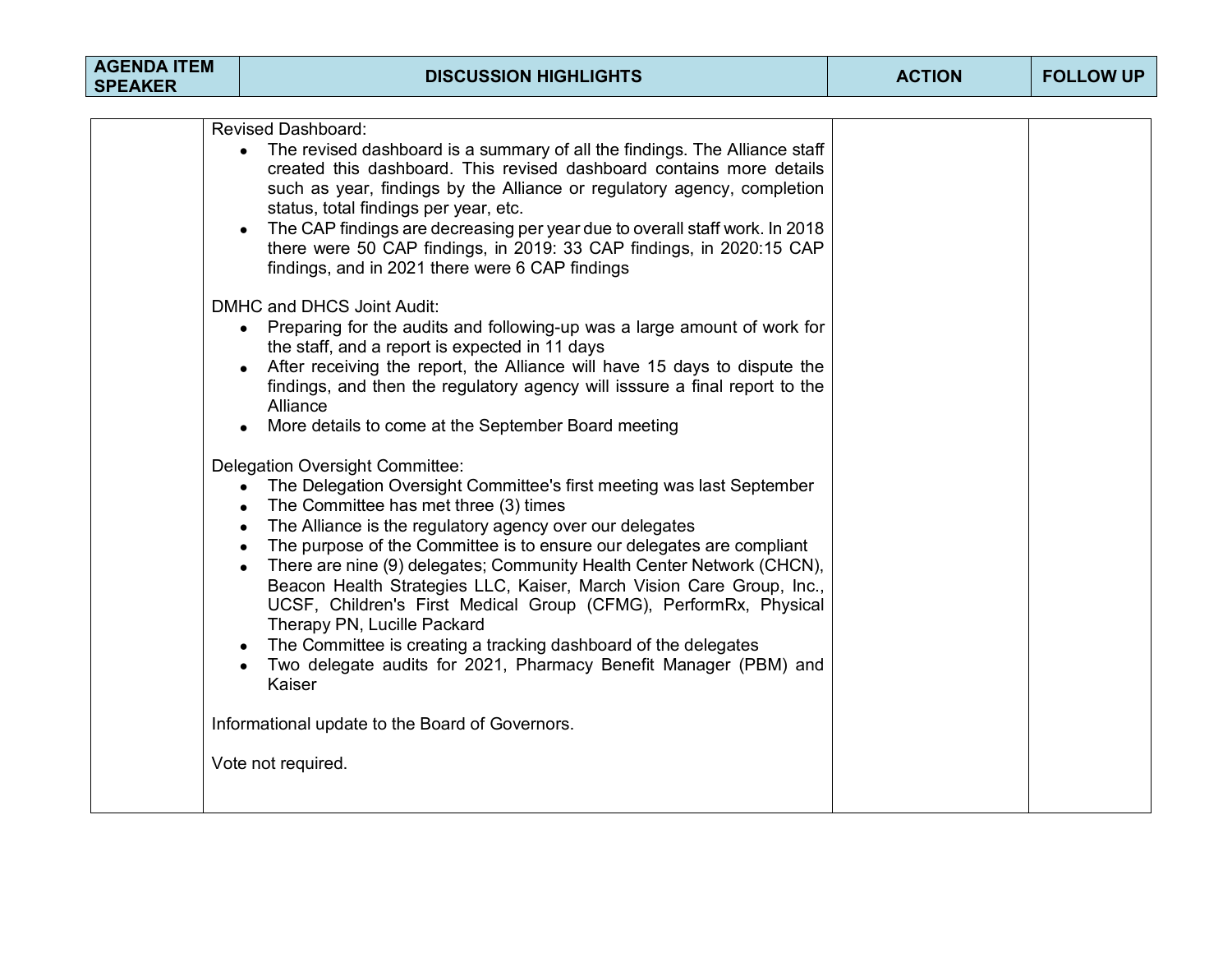|                 | 6. b. BOARD MEMBER REPORT - FINANCE COMMITTEE                                                                                                                                                                                                                                                                                                                                                                                                                                                                                                                                                                                                                                 |                                                                             |      |
|-----------------|-------------------------------------------------------------------------------------------------------------------------------------------------------------------------------------------------------------------------------------------------------------------------------------------------------------------------------------------------------------------------------------------------------------------------------------------------------------------------------------------------------------------------------------------------------------------------------------------------------------------------------------------------------------------------------|-----------------------------------------------------------------------------|------|
| Dr.<br>Ferguson | The Finance Committee was held telephonically on Tuesday, July 6, 2021.<br>Dr. Ferguson updated the Board on the Finance Committee Meeting.<br>Highlights:<br>The discussion centered around CalAIM In Lieu of Services and the high<br>$\bullet$<br>possibility of cost overruns. The Committee discussed restricting the<br>amount spent in the first two years<br>The Board can discuss this issue during the CalAIM report<br>$\bullet$<br>Both the budget and enrollment continue to do better than anticipated<br>TNE is stable at 556%, and enrollment is positive<br>There is a change in our loss prediction, and the Board will be updated in<br>the Finance Report | Informational update to<br>the Board of<br>Governors.<br>Vote not required. | None |
|                 | Informational update to the Board of Governors.                                                                                                                                                                                                                                                                                                                                                                                                                                                                                                                                                                                                                               |                                                                             |      |
|                 | Vote not required.                                                                                                                                                                                                                                                                                                                                                                                                                                                                                                                                                                                                                                                            |                                                                             |      |
|                 | 6. c. BOARD MEMBER REPORT - STRATEGIC PLANNING COMMITTEE                                                                                                                                                                                                                                                                                                                                                                                                                                                                                                                                                                                                                      |                                                                             |      |
| D. Vliet        | The Strategic Planning Committee was held telephonically on May 27, 2021.<br>David Vliet updated the Board on the Strategic Planning Committee Meeting.                                                                                                                                                                                                                                                                                                                                                                                                                                                                                                                       | Informational update to<br>the Board of<br>Governors.                       | None |
|                 | Highlights:<br>• Bobbie Wunsch, Pacific Health Consulting Group, has been engaged to<br>support the Alliance Strategic Planning<br>May 27 was the kick-off meeting to review the scope, timeline, and<br>deliverables<br>The work will take us through December of this year<br>The strategy is organized into two (2) parts, 1) a short term strategic plan,<br>which is 1 to 3-years, 2) a long-term framework 4 to 6 years                                                                                                                                                                                                                                                 | Vote not required.                                                          |      |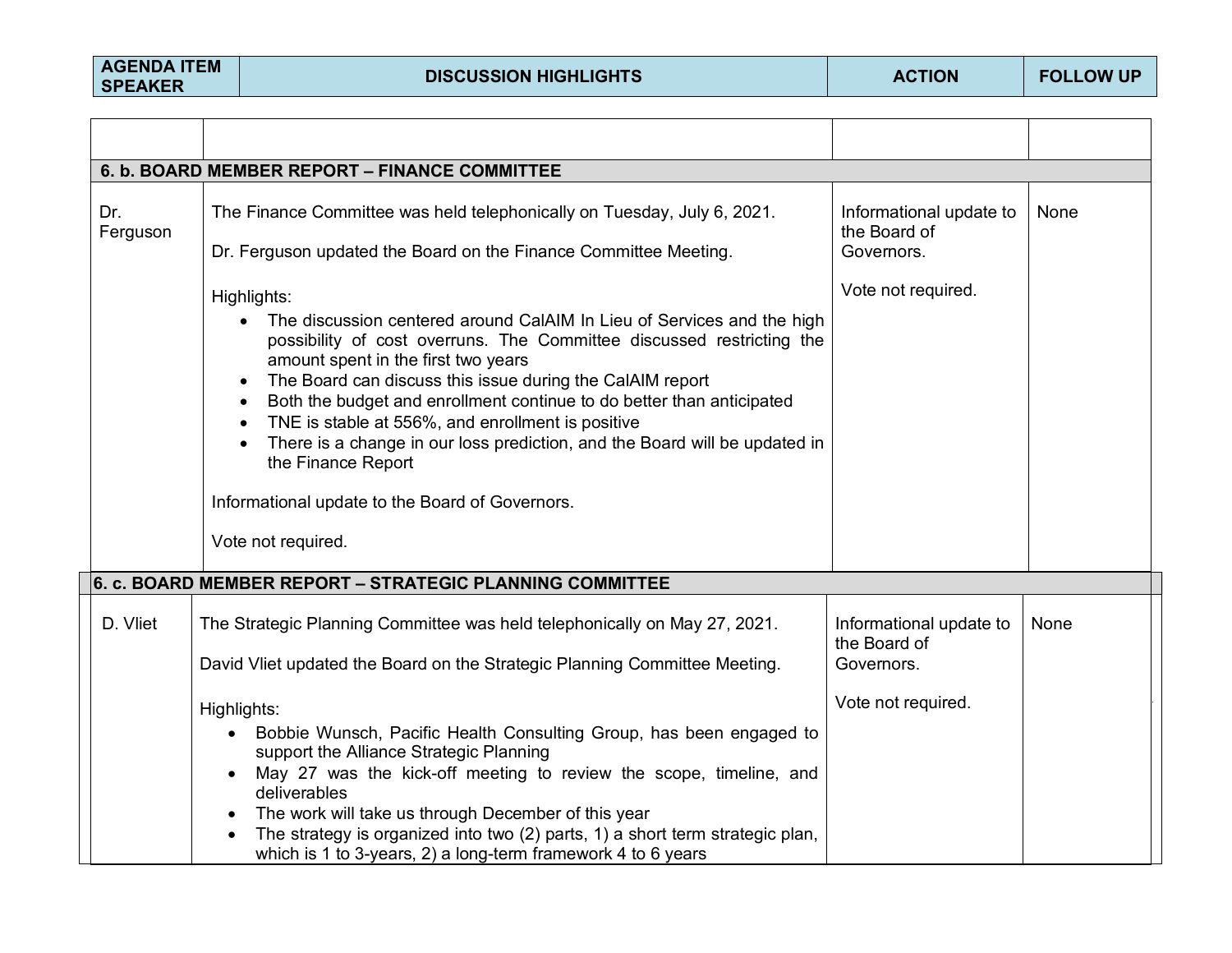| <b>AGENDA ITEM</b><br><b>SPEAKER</b> |                        | <b>DISCUSSION HIGHLIGHTS</b>                                                                                                                                                                                                                                                                                                                                                                                                                                                                                                                                                                                                                                                                                                                                                                                                                                                                                                                                                    | <b>ACTION</b>                                                               | <b>FOLLOW UP</b> |
|--------------------------------------|------------------------|---------------------------------------------------------------------------------------------------------------------------------------------------------------------------------------------------------------------------------------------------------------------------------------------------------------------------------------------------------------------------------------------------------------------------------------------------------------------------------------------------------------------------------------------------------------------------------------------------------------------------------------------------------------------------------------------------------------------------------------------------------------------------------------------------------------------------------------------------------------------------------------------------------------------------------------------------------------------------------|-----------------------------------------------------------------------------|------------------|
|                                      | $\bullet$<br>$\bullet$ | There was a staff survey sent out and it is completed; 180 employees<br>responded<br>Pacific Health Consulting Group is engaging the Executive Team through<br>December on the Strategic Planning<br>Pacific Health Consulting Group is interviewing agencies, organizations,<br>etc. To date, 12 interviews have been completed<br>Bobbie Wunsch gave a presentation of the Strategic Plan to the Members<br>Advisory Committee on June 17<br>Updates of the Strategic Planning Committee to occur at future Board<br>meetings<br>Question: Are we thinking long-term about one office building that will house all<br>Alliance staff?<br>Answer: The Alliance is currently focused on the corporate side, but will later<br>include that issue. We do have a walkthrough at the Raiders HQ for July 16 at 1:00<br>pm and will report the findings to the Board. Board Members are welcome to attend.<br>Informational update to the Board of Governors.<br>Vote not required. |                                                                             |                  |
| 7. CEO UPDATE                        |                        |                                                                                                                                                                                                                                                                                                                                                                                                                                                                                                                                                                                                                                                                                                                                                                                                                                                                                                                                                                                 |                                                                             |                  |
| S. Coffin                            |                        | Scott Coffin, Chief Executive Officer, presented the following updates:<br><b>Executive Summary:</b><br>On June 21, Governor Newsom issued executive order's ending parts of<br>$\bullet$<br>the public health emergency<br>Medi-Cal redetermination process is continuing to be deferred and most<br>probably be continued through this calendar year                                                                                                                                                                                                                                                                                                                                                                                                                                                                                                                                                                                                                          | Informational update to<br>the Board of<br>Governors.<br>Vote not required. | None             |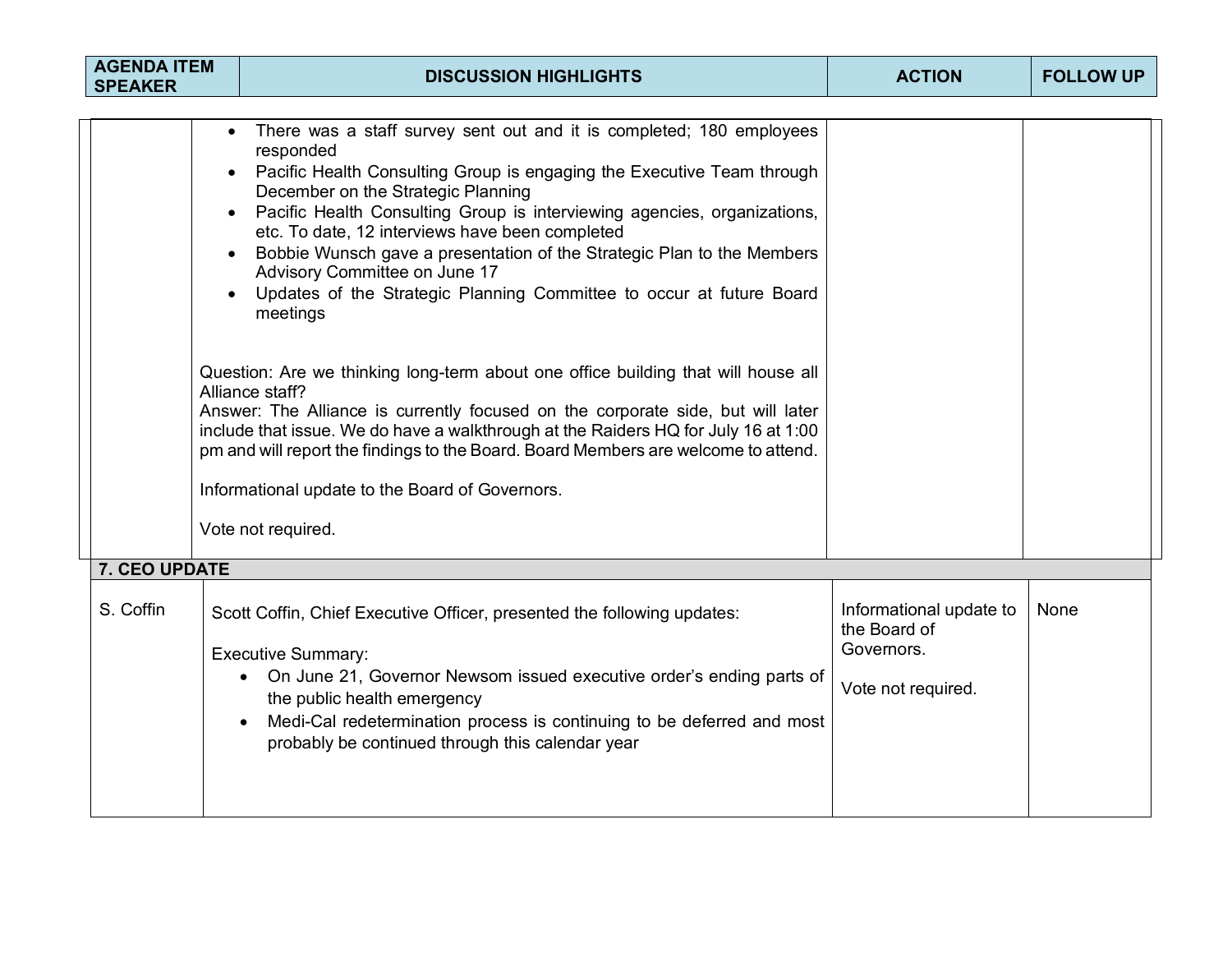| Cal-AIM:<br>On June 29, the Alliance Team completed the first Model of Care<br>$\bullet$<br>submission                                                                                                                                                                                                                                                                                                                                                                                                                                                                                                                                                                               |  |
|--------------------------------------------------------------------------------------------------------------------------------------------------------------------------------------------------------------------------------------------------------------------------------------------------------------------------------------------------------------------------------------------------------------------------------------------------------------------------------------------------------------------------------------------------------------------------------------------------------------------------------------------------------------------------------------|--|
| Single Plan Model / County Organized Health System:<br>Countywide impact assessment being conducted to identify costs,<br>benefits, risks, and opportunities to changing Alameda County's Medi-Cal<br>delivery model into a single plan model; safety net partners include<br>Alameda County HCSA, Community Health Center Network, Alameda<br>Health System, and Alameda Alliance for Health<br>September 21, 2021 is the target date to complete the assessment. A<br>progress report will be presented to the Alameda County Board of<br>Supervisors<br>DHCS to launch Medi-Cal procurement for two-plan counties in November<br>$\bullet$<br>2021 and concludes by December 2023 |  |
| <b>COVID-19 Vaccinations:</b><br>Approximately 54% of members (12 years and older) in Medi-Cal and<br>Group Care are partially or fully vaccinated, representing a total of 122,292<br>members in Group Care and Medi-Cal; approximately 7% higher than the<br>previous month, representing an additional 15,000 members; Alameda<br>County is approximately 81% vaccinated, and statewide the vaccination<br>rate exceeds 69%<br>Fifty-four (54%) of the "Low and No Utilization" members are vaccinated,<br>whereas sixty-one (61%) of the "Medium to High" Utilization members are<br>vaccinated; based on members 12 years and older (approx. 230,000<br>members)                |  |
| Question: Will we be talking more about interventions?<br>Answer: On slides 339 to 340 show utilization. We have a COVID \$10.00 incentive<br>for all members receiving their vaccine during a specific date. There are disparities<br>in our membership. The Latin and African American communities are under-<br>vaccinated. The quality team and operations are working to develop strategies to<br>target providers in which members underutilize vaccinations. Also, Operations will                                                                                                                                                                                            |  |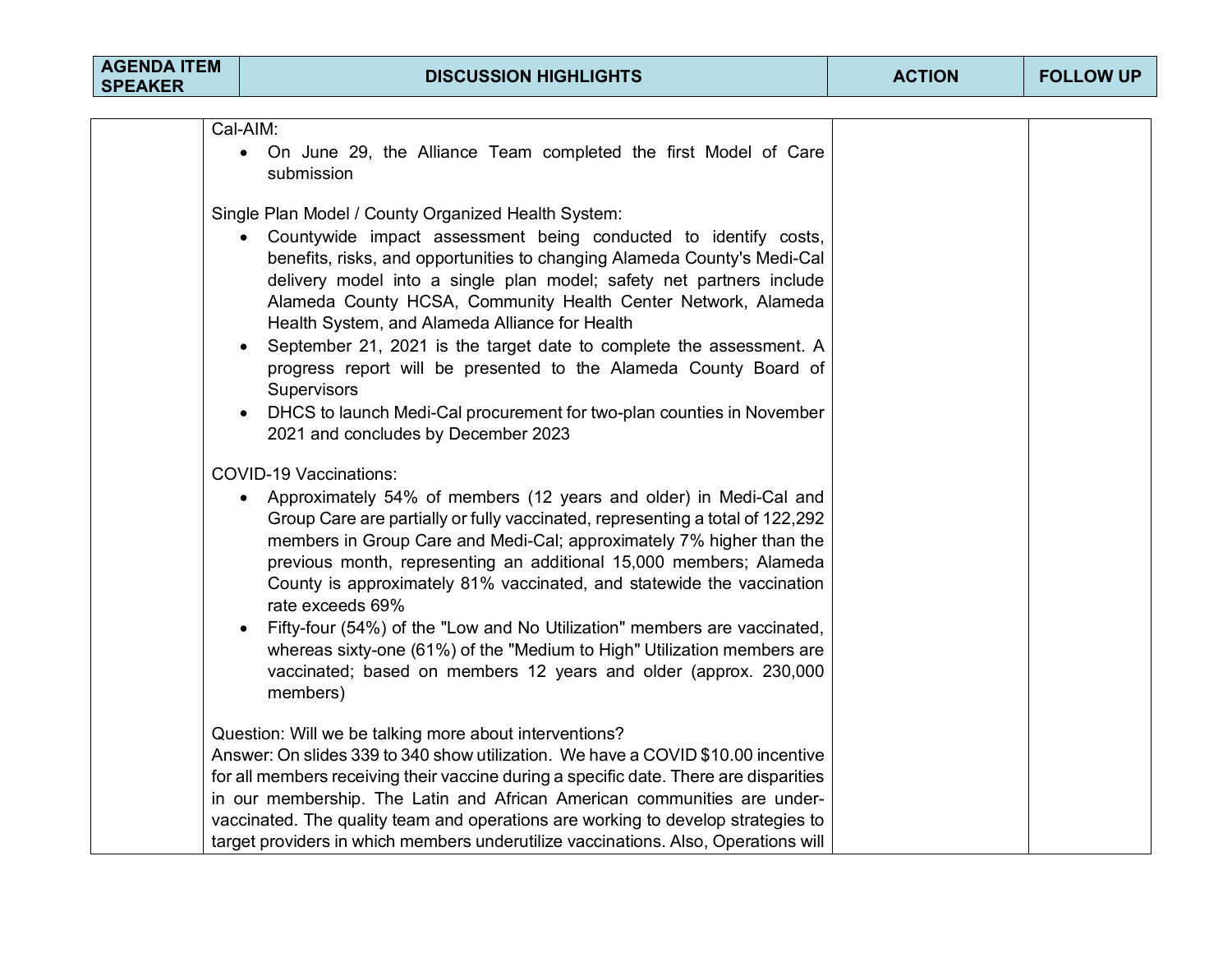| <b>AGENDA ITEM</b><br><b>SPEAKER</b> | <b>DISCUSSION HIGHLIGHTS</b>                                                                                                                                                                                                                                                                                                                                                                                                                                                                                                                                                                                                                                                                                                                      | <b>ACTION</b>                                                                                                             | <b>FOLLOW UP</b> |
|--------------------------------------|---------------------------------------------------------------------------------------------------------------------------------------------------------------------------------------------------------------------------------------------------------------------------------------------------------------------------------------------------------------------------------------------------------------------------------------------------------------------------------------------------------------------------------------------------------------------------------------------------------------------------------------------------------------------------------------------------------------------------------------------------|---------------------------------------------------------------------------------------------------------------------------|------------------|
|                                      | be working with the County and their detailed data to target providers in areas<br>where there is a need for vaccines.<br>Comment: Alliance could help with its communications to members and an update<br>each week.<br>Question: Kaiser Health News is stating that employees must be vaccinated. Are<br>any other local employers requiring that staff be vaccinated?<br>Answer: The University of California, San Francisco, School of Medicine (UCSF)<br>requires vaccination for their staff. Alameda Health System has informed staff that<br>mandatory vaccinations will occur in the future.<br>Informational update to the Board of Governors.<br>Vote not required.                                                                    |                                                                                                                           |                  |
|                                      | 8. a BOARD BUSINESS – REVIEW AND APPROVE MAY 2021 MONTHLY FINANCIAL STATEMENTS                                                                                                                                                                                                                                                                                                                                                                                                                                                                                                                                                                                                                                                                    |                                                                                                                           |                  |
| G. Riojas                            | Gil Riojas gave the following May 2021 Finance updates:<br>Enrollment:<br>For the month ending May 31, 2021, the Alliance had an enrollment of<br>$\bullet$<br>287,757 members, a net income of \$682,000, and the tangible net equity<br>is 556%.<br>Our enrollment has increased by 2,566 members since April 2021.<br><b>Net Operating Results:</b><br>• For the month ending May 31, 2021, the actual net income was \$682,000,<br>and the budgeted net income was \$1.8M.<br>The favorable variances were due to higher than anticipated revenue and<br>lower than anticipated administrative expense.<br>Revenue:<br>For the month ending May 31, 2021, the actual revenue was \$96.6M vs.<br>$\bullet$<br>the budgeted revenue of \$81.2M. | <b>Motion to Approve</b><br>May 2021, Monthly<br><b>Financial Statements.</b><br>Vote: Yes<br>No opposed or<br>abstained. | None             |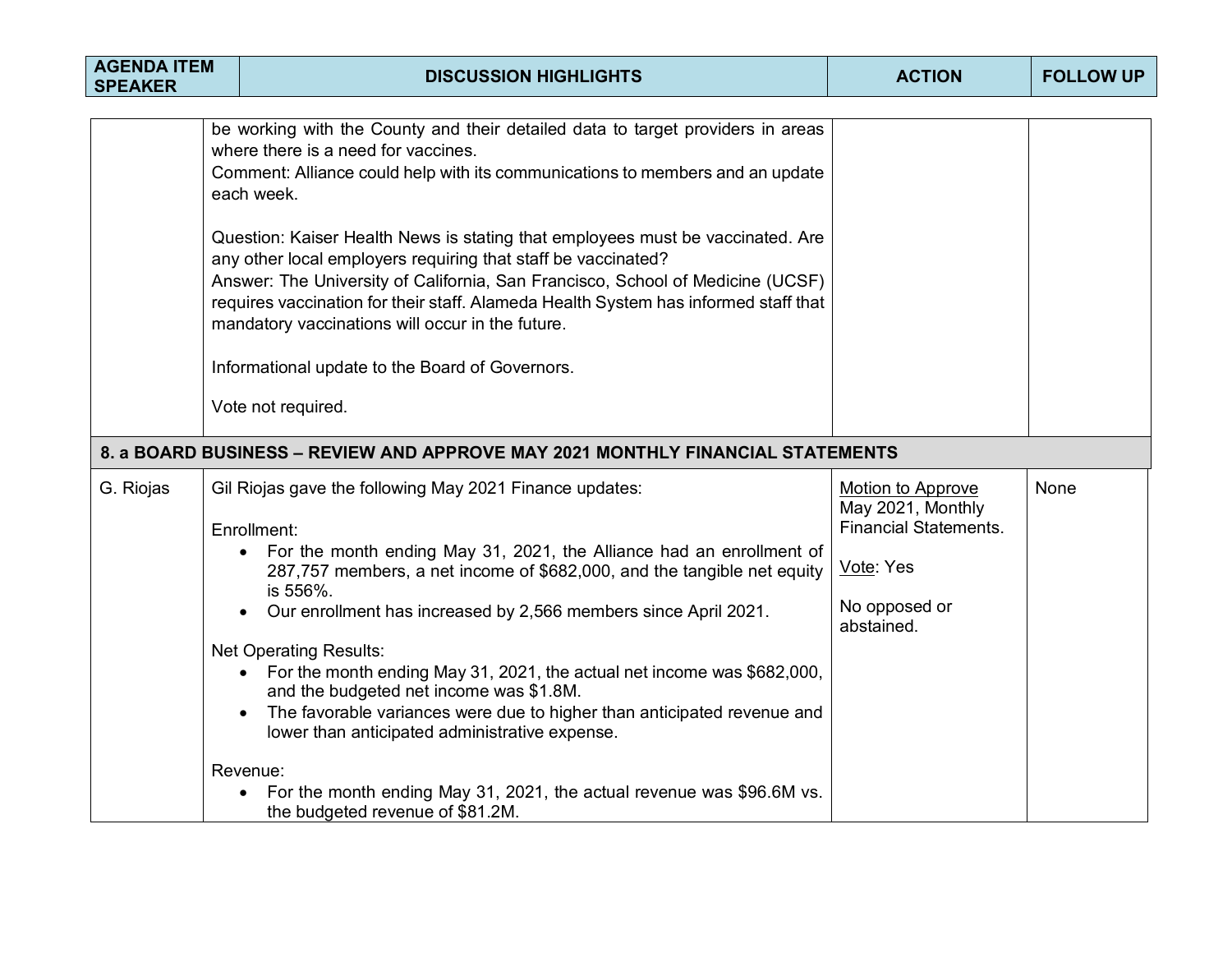| <b>AGENDA ITEM</b><br><b>SPEAKER</b> | <b>DISCUSSION HIGHLIGHTS</b>                                                                                                                                                                                                                                       | <b>ACTION</b>                                                                              | <b>FOLLOW UP</b> |
|--------------------------------------|--------------------------------------------------------------------------------------------------------------------------------------------------------------------------------------------------------------------------------------------------------------------|--------------------------------------------------------------------------------------------|------------------|
|                                      |                                                                                                                                                                                                                                                                    |                                                                                            |                  |
|                                      | <b>Medical Expense:</b><br>• For the month ending May 31, 2021, the actual medical expense was<br>\$90.8M vs. the budgeted medical expense of \$73.8M.                                                                                                             |                                                                                            |                  |
|                                      | Medical Loss Ratio (MLR):<br>• For the month ending May 31, 2021, the MLR was 94.0%, and the fiscal<br>year-to-date of 95.7%.                                                                                                                                      |                                                                                            |                  |
|                                      | <b>Administrative Expense:</b><br>• For the month ending May 31, 2021, the actual administrative expense<br>was \$5.1M vs. the budgeted administrative expense of \$5.6M.                                                                                          |                                                                                            |                  |
|                                      | Other Income / (Expense):<br>• As of May 31, 2021, our YTD interest income from investments is<br>\$615,000, and YTD claims interest expense is \$309,000.                                                                                                         |                                                                                            |                  |
|                                      | Tangible Net Equity (TNE):<br>• Tangible net equity results continue to remain healthy, and at the end of<br>May 31, 2021, the TNE was reported at 556% of the required amount.                                                                                    |                                                                                            |                  |
|                                      | <b>Cash Position and Assets:</b><br>For the month ending May 31, 2021, the Alliance reported \$309.8M in<br>$\bullet$<br>cash; \$195.5M in uncommitted cash. Our current ratio is above the<br>minimum required at 1.74 compared to the regulatory minimum of 1.0. |                                                                                            |                  |
|                                      | Motion to approve May 2021, Monthly Financial Statements as presented.                                                                                                                                                                                             |                                                                                            |                  |
|                                      | A roll call vote was taken, and the motion passed.                                                                                                                                                                                                                 |                                                                                            |                  |
|                                      | 8. b BOARD BUSINESS – REVIEW AND APPROVE RESOLUTION 2021-13 BOARD REAPPOINTMENT MEMBER SEAT                                                                                                                                                                        |                                                                                            |                  |
| S. Coffin                            | Scott Coffin introduced Resolution 2021-13 to reappoint Board Member Marty<br>Lynch to the At Large Health Services for Seniors and Persons with Disabilities<br>Member Seat.                                                                                      | Motion to Approve<br>Resolution 2021-13 to<br>reappoint Board<br><b>Member Marty Lynch</b> | None             |
|                                      | Marty Lynch recused himself from the conversation and vote.                                                                                                                                                                                                        | to the At Large Health                                                                     |                  |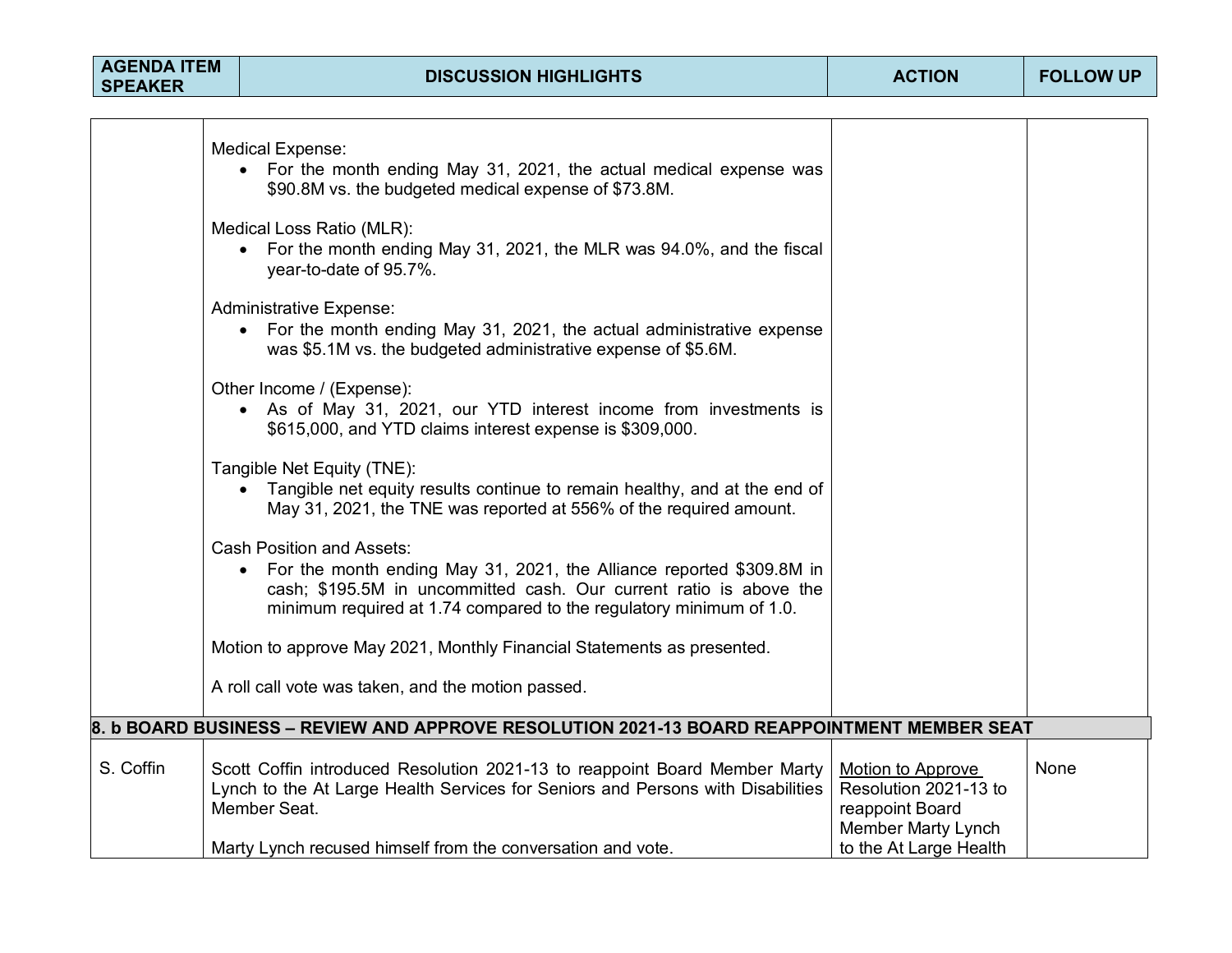| <b>AGENDA ITEM</b><br><b>SPEAKER</b> |       | <b>DISCUSSION HIGHLIGHTS</b>                                                                                                                                                                                                                                                                                                                                           | <b>ACTION</b>                                                                                                                                                                   | <b>FOLLOW UP</b> |
|--------------------------------------|-------|------------------------------------------------------------------------------------------------------------------------------------------------------------------------------------------------------------------------------------------------------------------------------------------------------------------------------------------------------------------------|---------------------------------------------------------------------------------------------------------------------------------------------------------------------------------|------------------|
|                                      | Seat. | The Board voted to reappoint Board Member Marty Lynch to the At Large<br>Health Services for Seniors and Persons with Disabilities Member Seat<br>Motion to approve Resolution 2021-13 to reappoint Board Member Marty Lynch<br>to the At Large Health Services for Seniors and Persons with Disabilities Member<br>A roll call vote was taken, and the motion passed. | <b>Services for Seniors</b><br>and Persons with<br><b>Disabilities Member</b><br>Seat.<br>Motion: S. Coffin<br>Second: Dr. Ferguson<br>Vote: Yes<br>No opposed or<br>abstained. |                  |
|                                      |       | 8. c. BOARD BUSINESS - CALAIM PROGRESS REPORT: IN-LIEU OF SERVICES                                                                                                                                                                                                                                                                                                     |                                                                                                                                                                                 |                  |
| S. Coffin                            |       | Scott Coffin presented the CalAIM Progress Report: In-Lieu of Services Update.<br>Each month there will be an update and group discussion of the CalAIM, In Lieu                                                                                                                                                                                                       | Informational update to<br>the Board of<br>Governors.                                                                                                                           | None             |
|                                      |       | of Services, and topics in preparation for the January 2022 deadline.                                                                                                                                                                                                                                                                                                  | Vote not required.                                                                                                                                                              |                  |
|                                      |       | A discussion and update of the following CalAIM In Lieu of Services topics (pages<br>260 to 270 of the Board packet).                                                                                                                                                                                                                                                  |                                                                                                                                                                                 |                  |
|                                      |       | <b>Financial Projections</b><br>Progress Report<br>Request to the DHCS<br><b>Next Steps</b><br>Appendices                                                                                                                                                                                                                                                              |                                                                                                                                                                                 |                  |
|                                      |       | Questions: How will it be determined what is allowable in the ILOS Services?<br>Answer: We have asked the State for direction, but they have not provided the<br>details. Hopefully, there will be more clarity as we continue to meet with the State.                                                                                                                 |                                                                                                                                                                                 |                  |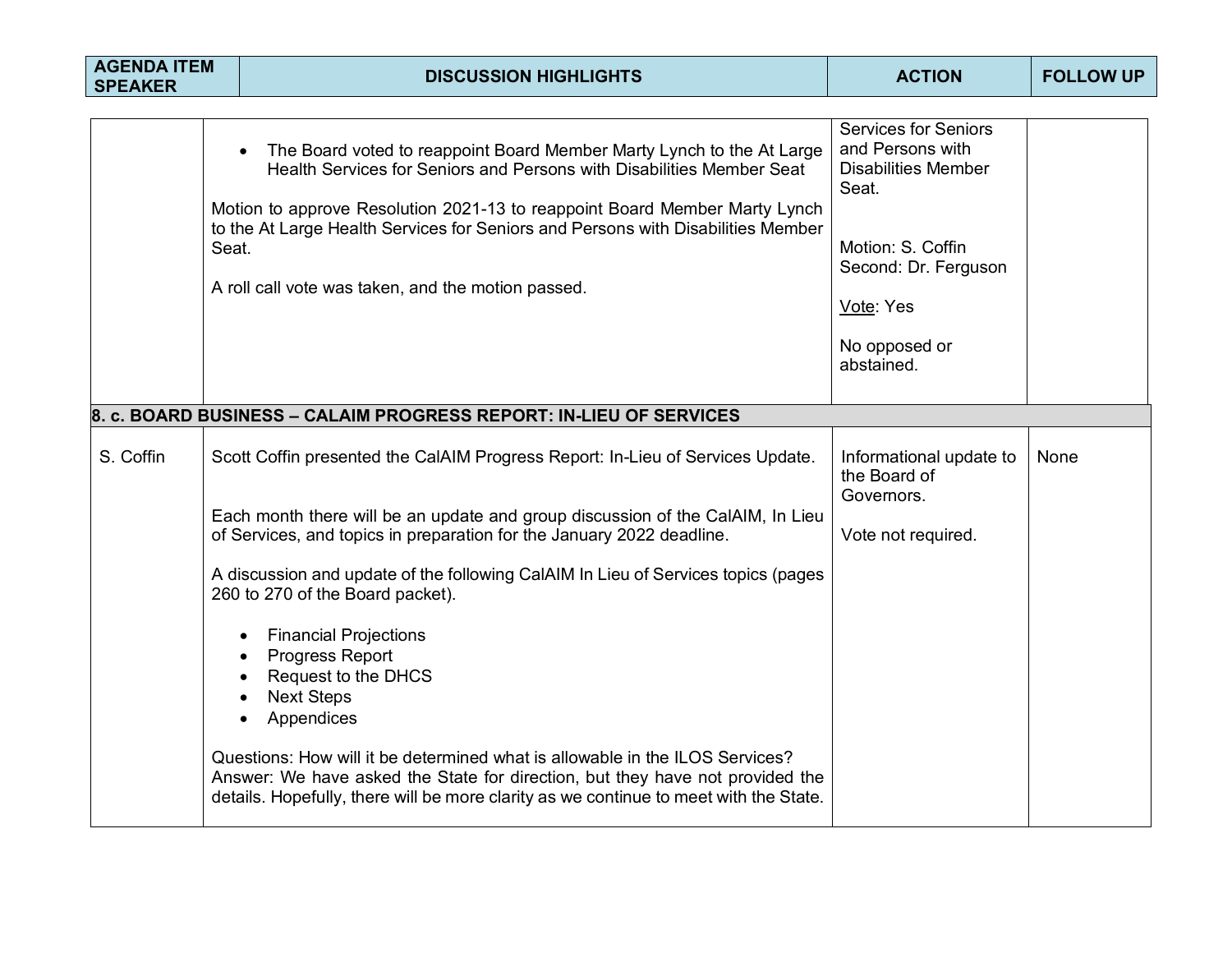| <b>AGENDA ITEM</b><br><b>SPEAKER</b> |  | <b>DISCUSSION HIGHLIGHTS</b>                                                                                                                                                                                                                                                                                                                                                                                                                                                                                                                                                                                                                                                                                                                                                                                                                                                                                                    | <b>ACTION</b>                                                               | <b>FOLLOW UP</b> |
|--------------------------------------|--|---------------------------------------------------------------------------------------------------------------------------------------------------------------------------------------------------------------------------------------------------------------------------------------------------------------------------------------------------------------------------------------------------------------------------------------------------------------------------------------------------------------------------------------------------------------------------------------------------------------------------------------------------------------------------------------------------------------------------------------------------------------------------------------------------------------------------------------------------------------------------------------------------------------------------------|-----------------------------------------------------------------------------|------------------|
|                                      |  | Question: Are we going to ask the State for \$10.0M, and then the Alliance would<br>also match the \$10.0M? There should be a cap on what we spend in each of the<br>first 2-3 years.<br>Answer: We are looking into identifying funds each year beyond the \$10.0M. Next<br>week, we have a 3-way meeting with HCSA, Alameda County, and the Alliance,<br>and the discussion is focused on funding.<br>Questions: What are the restrictions for ILOS?<br>Answer: The restrictions are vague, and we are working with HCSA and asking<br>the State for answers and guidance.<br>Comment: The financial concerns are real, and we will continue to monitor them,<br>but this work represents cutting-edge efforts to help our beneficiaries in new and<br>different ways.<br>Informational update to the Board of Governors.<br>Vote not required.<br>9. a. STANDING COMMITTEE UPDATES - PEER REVIEW AND CREDENTIALING COMMITTEE |                                                                             |                  |
| Dr. O'Brien                          |  | The Peer Review and Credentialing Committee (PRCC) was held telephonically<br>on June 15, 2021.<br>Dr. O'Brien gave the following Committee update:<br>There were seven (7) initial providers approved. Additionally, thirty-six<br>(36) providers were re-credentialed at this meeting.<br>Informational update to the Board of Governors.<br>Vote not required.<br>9. a. STANDING COMMITTEE UPDATES - PHARMACY AND THERAPEUTICS COMMITTEE                                                                                                                                                                                                                                                                                                                                                                                                                                                                                     | Informational update to<br>the Board of<br>Governors.<br>Vote not required. |                  |
|                                      |  |                                                                                                                                                                                                                                                                                                                                                                                                                                                                                                                                                                                                                                                                                                                                                                                                                                                                                                                                 |                                                                             |                  |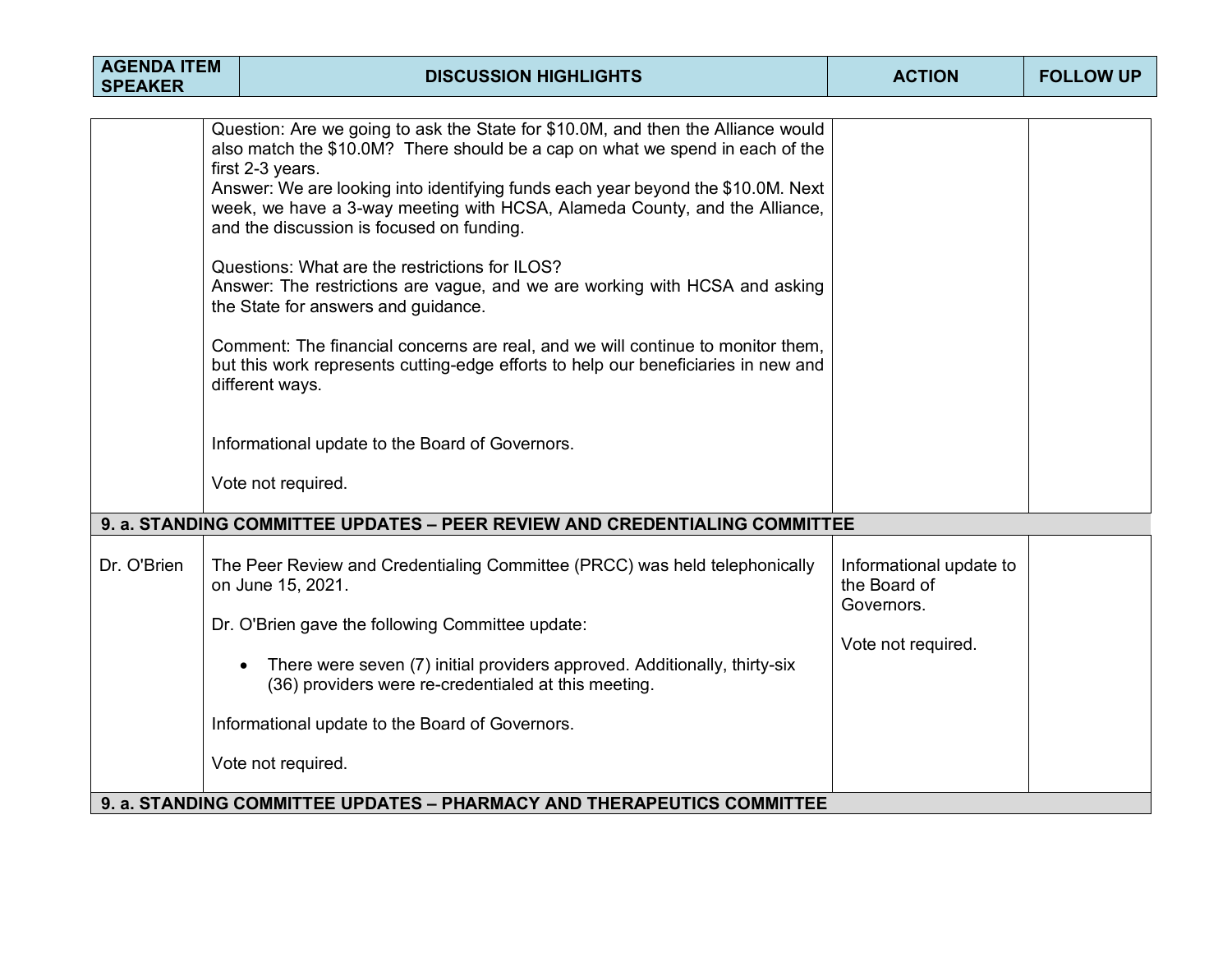| <b>AGENDA ITEM</b><br><b>SPEAKER</b> |       | <b>DISCUSSION HIGHLIGHTS</b>                                                                                                                                                                                                                                                                                                                                                                                                                                                                                                                                                                                                                                                                                                                                      | <b>ACTION</b>                                                               | <b>FOLLOW UP</b> |
|--------------------------------------|-------|-------------------------------------------------------------------------------------------------------------------------------------------------------------------------------------------------------------------------------------------------------------------------------------------------------------------------------------------------------------------------------------------------------------------------------------------------------------------------------------------------------------------------------------------------------------------------------------------------------------------------------------------------------------------------------------------------------------------------------------------------------------------|-----------------------------------------------------------------------------|------------------|
|                                      |       |                                                                                                                                                                                                                                                                                                                                                                                                                                                                                                                                                                                                                                                                                                                                                                   |                                                                             |                  |
| Dr. O'Brien                          | 2021. | The Pharmacy and Therapeutics Committee was held telephonically on June 15,<br>Dr. O'Brien gave the following Committee updates:<br>Efficacy, safety, cost of utilization profiles of 12 therapeutic categories,<br>and 48 prior guidelines were revised and approved.<br>Informational update to the Board of Governors.                                                                                                                                                                                                                                                                                                                                                                                                                                         | Informational update to<br>the Board of<br>Governors.<br>Vote not required. | None             |
|                                      |       | Vote not required.                                                                                                                                                                                                                                                                                                                                                                                                                                                                                                                                                                                                                                                                                                                                                |                                                                             |                  |
|                                      |       | 9. c. STANDING COMMITTEE UPDATES - CONSUMER ADVISORY COMMITTEE                                                                                                                                                                                                                                                                                                                                                                                                                                                                                                                                                                                                                                                                                                    |                                                                             |                  |
| S. Coffin                            |       | The Consumer Advisory Committee was held telephonically on June 17, 2021.<br>Scott Coffin gave the following Consumer Advisory Committee updates. The<br>Committee is also known as the Members Advisory Committee (MAC):<br>Scott Coffin and the Executive Team presented a CalAIM Initiatives<br>presentation<br>MAC Members were invited to participate in the development of the<br>Alliance's multi-year Strategic Plan<br>Bobbie Wunsch facilitated the five (5) questions asked at the MAC<br>Meeting regarding the Strategic Plan<br>COVID-19 update<br>Grievance and Appeals report<br>Communications and Outreach report<br><b>Cultural and Linguistic report</b><br>$\bullet$<br>Informational update to the Board of Governors.<br>Vote not required. | Informational update to<br>the Board of<br>Governors.<br>Vote not required. | None             |
| <b>10. STAFF UPDATES</b>             |       |                                                                                                                                                                                                                                                                                                                                                                                                                                                                                                                                                                                                                                                                                                                                                                   |                                                                             |                  |